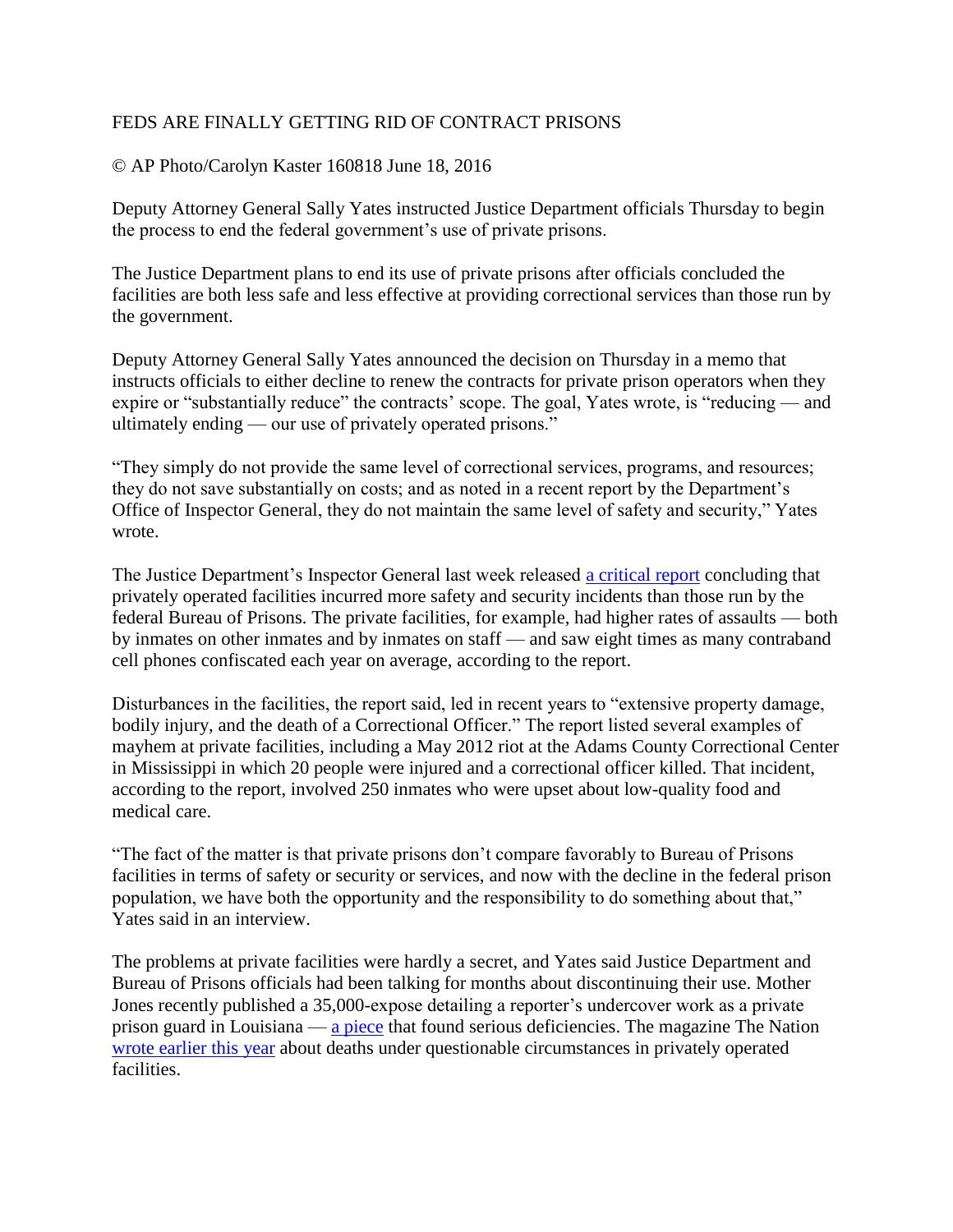The 13 privately run facilities will not close overnight. Yates said the Justice Department would not terminate existing contracts but instead review those that come up for renewal. She said all of the contracts would come up for renewal over the next five years.

It is possible the directive [could face resistance](https://www.washingtonpost.com/posteverything/wp/2015/04/28/how-for-profit-prisons-have-become-the-biggest-lobby-no-one-is-talking-about/?utm_term=.336882831cf6) from those companies that will be affected. In response to the inspector general report, the contractors running the prisons noted their inmate populations consist largely of non-citizens, and that presents them with challenges that government-run facilities do not have.

Scott Marquardt, the president of Management and Training Corporation, wrote that comparing Bureau of Prisons facilities to privately operated ones was "comparing apples and oranges" and generally disputed the inspector general's report.

"Any casual reader would come to the conclusion that contract prisons are not as safe as BOP prisons," Marquardt wrote. "The conclusion is wrong and is not supported by the work done by the [Office of the Inspector General]."

Yates, though, noted the Bureau of Prisons was "already taking steps" to make her order a reality. Three weeks ago, she wrote, the bureau declined to renew a contract for 1,200 beds at the Cibola County Correctional Center in New Mexico. According to [a local TV station,](http://www.koat.com/news/cibola-county-correctional-center-closing/41008448) the county sheriff said the facility's closure would have a negative impact on the community.

Yates wrote that the Bureau also would amend a solicitation for a 10,800-bed contract to one for a maximum 3,600-bed contract. That, Yates wrote, would allow the Bureau of Prisons over the next year to discontinue housing inmates in at least three private prisons, and by May 1, 2017, the total private prison population would stand at less than 14,200 inmates. She said it was "hard to know precisely" when all the privately run facilities would no longer have federal inmates, though she noted 14,200 was less than half the inmates they held at their apex three years ago, a figure she said indicated the department was "well on our way to ultimately eliminating the use of private prisons entirely."

"We have to be realistic about the time it will take, but that really depends on the continuing decline of the federal prison population, and that's really hard to accurately predict," Yates said.

According to the Inspector General's report, private prisons housed roughly 22,660 federal inmates as of December 2015. That represents about 12 percent of the Bureau of Prisons total inmate population, according to the report.

In her memo, Yates wrote that the Bureau of Prisons began contracting with privately run institutions about a decade ago in the wake of exploding prison populations, and by 2013, as the federal prison population reached its peak, nearly 30,000 inmates were housed in privately operated facilities. But in 2013, Yates wrote, the prison population began to decline because of efforts to adjust sentencing guidelines, sometimes retroactively, and to change the way low-level drug offenders are charged. She said the drop in federal inmates gave officials the opportunity to re-evaluate the use of private prisons.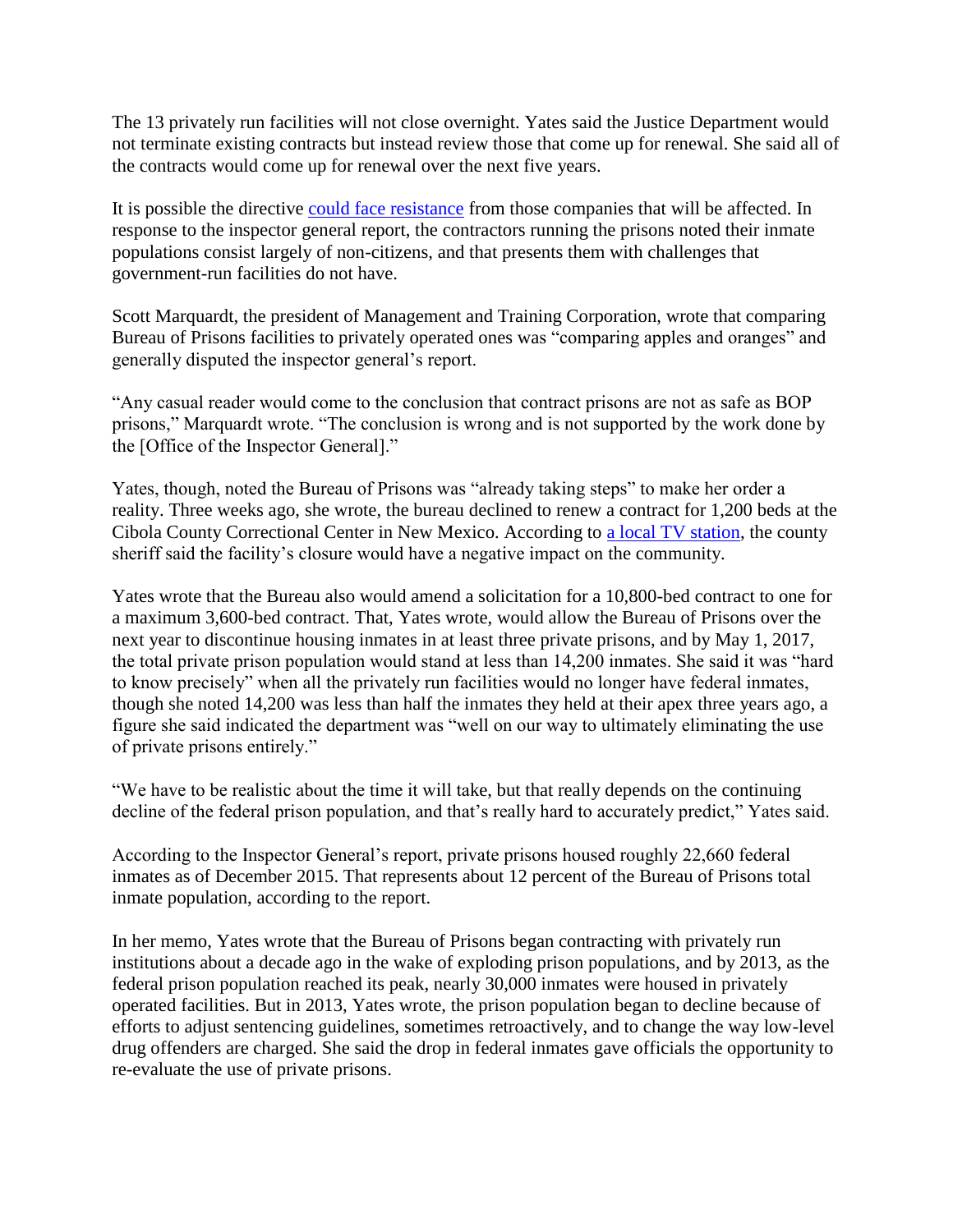Yates wrote that private prisons "served an important role during a difficult time period," but they had proven less effective than facilities run by the government. The contract prisons are operated by three private corporations, according to the Inspector General's report: Corrections Corporation of America, GEO Group Inc., and Management and Training Corporation. The bureau of prisons spent \$639 million on private prisons in fiscal year 2014, according to the report.

Yates said it was "really hard to determine whether private prisons are less expensive" and whether their closure would cause costs to go up, though she said officials did not anticipate having to hire additional Bureau of Prisons staff.

"Bottom line, I'd also say, you get what you pay for," Yates said.

Shane Bauer, senior writer for Mother Jones, who spent four months undercover in a private Louisiana correctional facility, after obtaining a job as a prison guard there. (James West)

By [Margaret Sullivan](http://www.washingtonpost.com/people/margaret-sullivan) Media Columnist **[Style](https://www.washingtonpost.com/lifestyle/style)** 

July 3

Undercover reporting is the James Dean of journalism: thrilling, but dangerous.

Nellie Bly did it in 1887 when she checked herself into an insane asylum and emerged with stories of beatings and neglect.

ABC Primetime Live did it in 1992 when reporters posed as supermarket workers at Food Lion to expose some of the chain's practices, including the repackaging of older meat with a new sell-by date.

And now, Mother Jones magazine has published its 35,000-wor[d](http://www.motherjones.com/politics/2016/06/cca-executive-summary) [investigation of a Louisiana for-profit prison,](http://www.motherjones.com/politics/2016/06/cca-executive-summary) based on reporter Shane Bauer's four-month stint as a prison guard.

In doing so, the magazine walked up to the line of accepted journalism ethics: reporters shouldn't lie or misrepresent themselves as they pursue a story.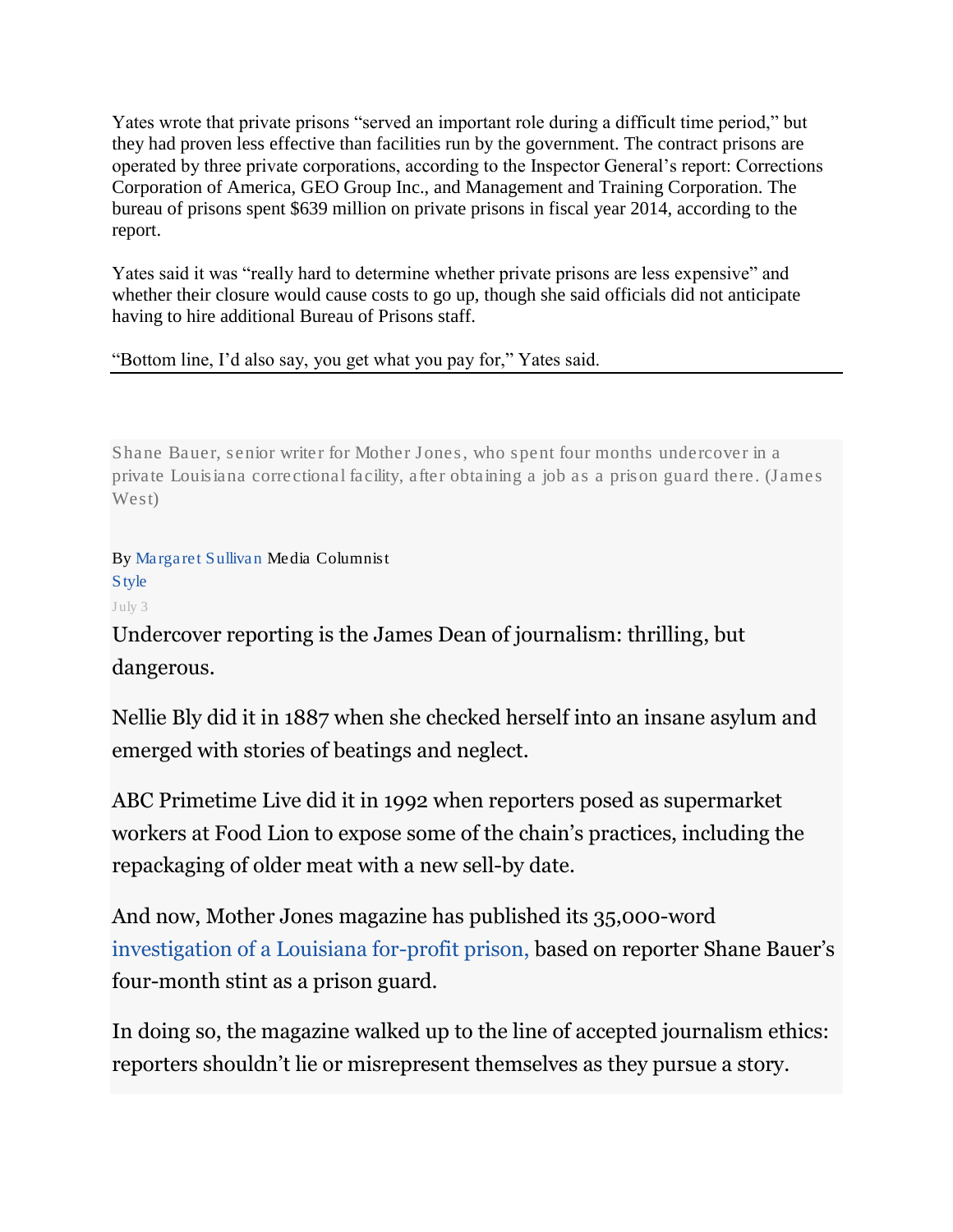Bauer used his real name and Social Security number in applying for the \$9 an-hour job, and said his previous employer was the parent company of Mother Jones, the Foundation for National Progress. But he never let on that he was a reporter, or that he was using recording equipment. (A quick Google search would have revealed that Bauer was famous as one of the American hikers who were jailed in Iran for almost two years from 2009 to 2011.)

"We took these issues very seriously," the magazine's editor in chief, Clara Jeffery, told me. But editors decided to go ahead for a simple reason: "We felt there was no other way to cast light on privately run prisons."

The horrendously short staffing at Winn Correctional Facility in rural Winnfield, La., meant misery for inmates and guards alike.

One prisoner who had lost fingers to gangrene was denied medical care. Inmates attacked and stabbed other inmates. And the prison had no psychiatrist on staff to deal with 1,500 inmates. Brutal force seemed the answer to every situation that arose.

Undercover reporting becomes necessary, Jeffery said, "when it's about people who don't get their stories told very often."

But there are risks, as ABC found out when Food Lion sued. An initial verdict against the network of \$5.5 million was reduced to \$316,000, and then reduced again to a nominal \$2. But the episode cast a long-lasting pall on undercover reporting.

In the late 1970s, the Chicago Sun Times set up a phantom business, the aptly named Mirage Tavern. Praised for revealing how corrupt government inspectors accepted bribes from small-business owners, the Sun Times report was shunned by the Pulitzer Prize board because of concerns about the ethics of a story based on wholesale deception.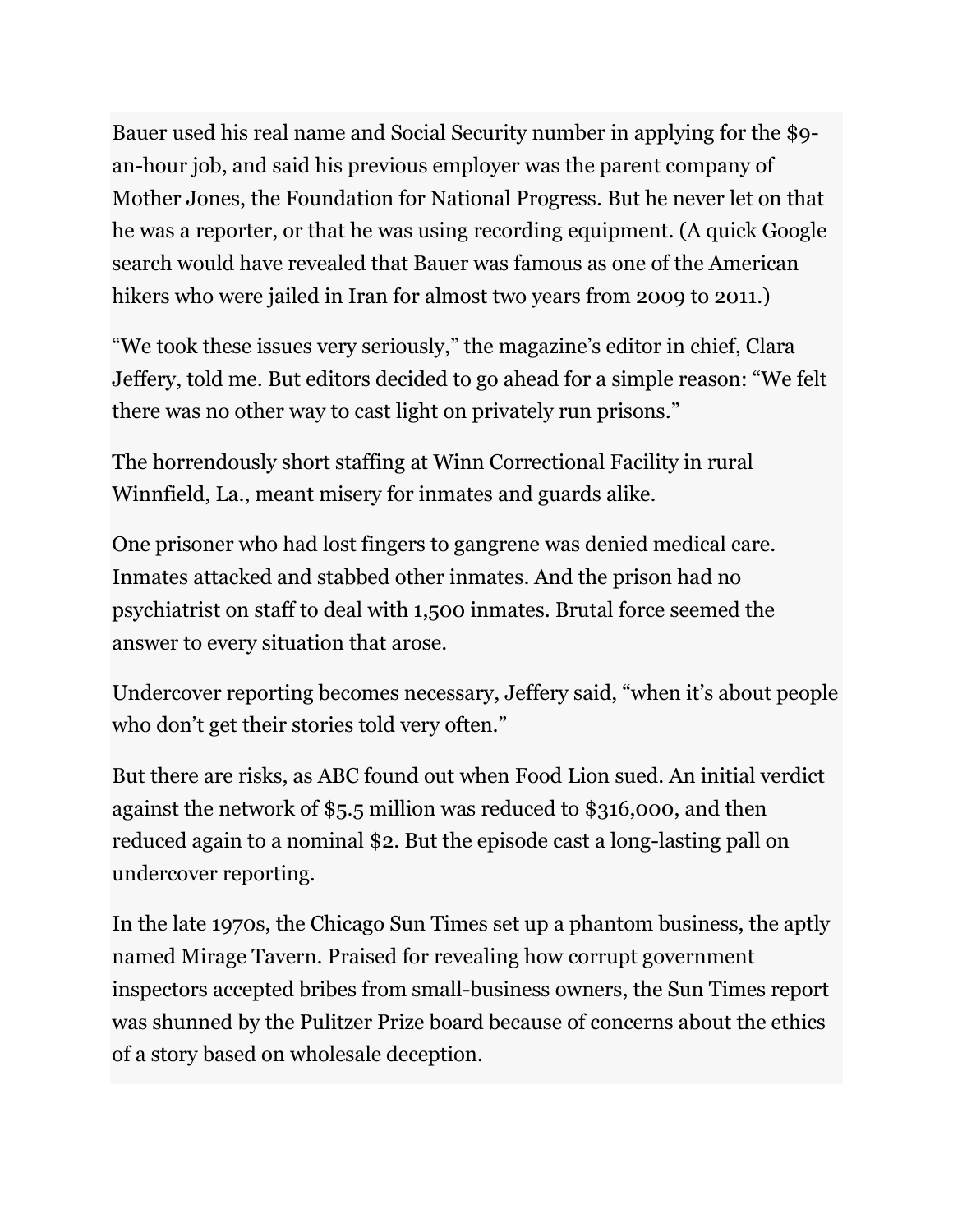Mother Jones went ahead with publication with a legal threat already lodged by the prison's parent, Corrections Corp. of America. (Notably, it came from the same law firm that represented the billionaire Frank Vandersloot, who sued Mother Jones unsuccessfully a few years ago, and who pledged \$1 million to support other suits against the magazine; the situation is reminiscent of fellow billionaire Peter Thiel's support of legal actions intended to drive Gawker out of business.)

New York University journalism professor Brooke Kroeger, who wrote the 2012 book "Undercover Reporting: The Truth About Deception," told me she is a believer in this kind of journalism — "but only under very controlled circumstances and for something really important that matters to the public interest."

She puts Mother Jones's Louisiana prison reporting in that category, and has added it to the NYU [database i](http://dlib.nyu.edu/undercover/)n which thousands of examples over many decades are collected.

Many mainstream news organizations don't countenance undercover reporting in any form because they insist that reporters identify themselves as working journalists; The Washington Post is among these.

And for good reason — being truthful is of utmost importance. Misrepresentation, by its nature, works against reader trust. And it's not fair to those being written about.

But it's not always a clear-cut line. After all, not much of the best reporting gets clearance through public-relations departments.

Kroeger opens her book with a description of The Post's investigation into the Walter Reed Army Medical Center, which won the Pulitzer Prize for exposing the deplorable quality of care for war veterans there. While never misrepresenting themselves, Post reporters did get a crucial inside view by